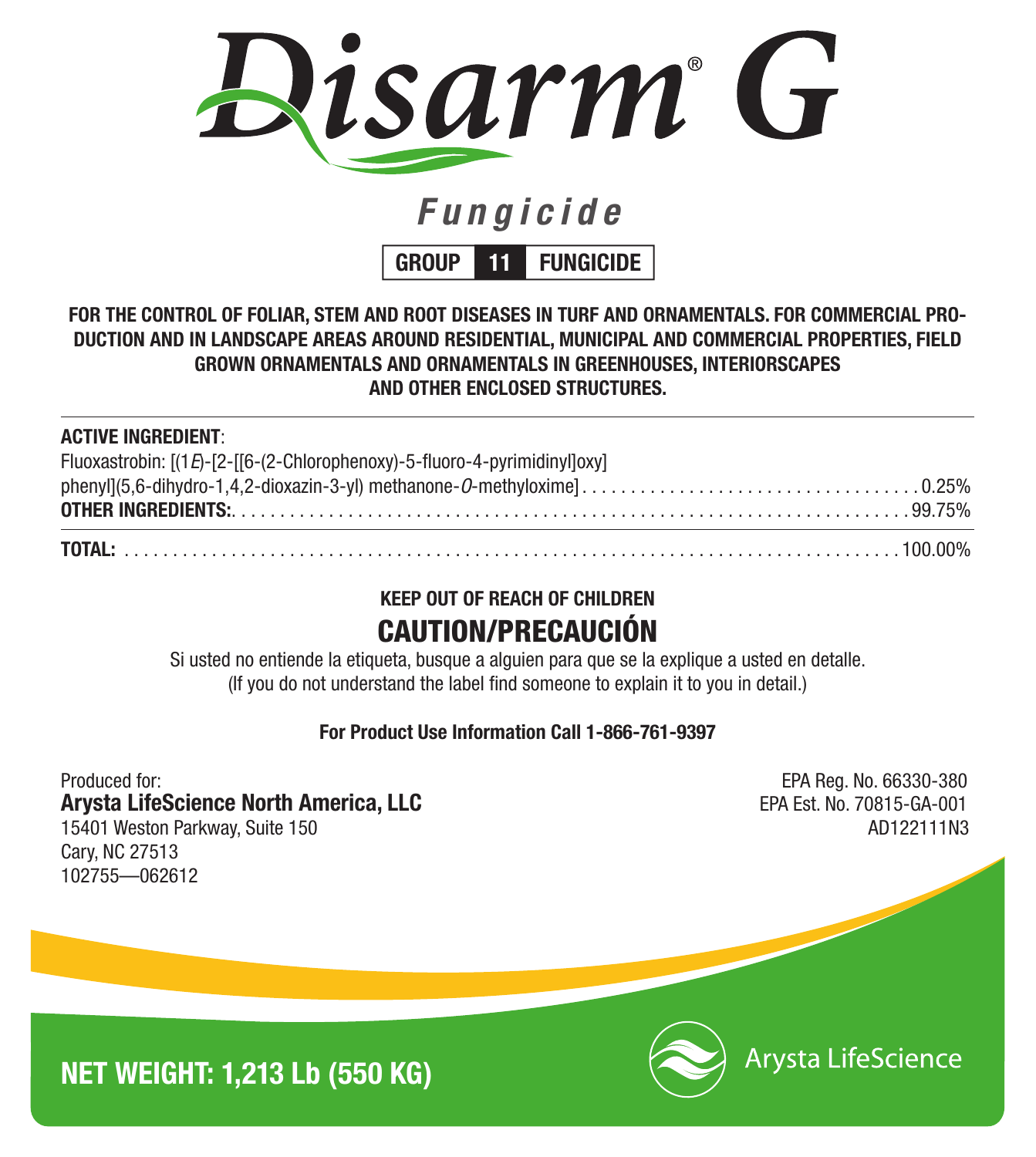| <b>FIRST AID</b>        |                                                                                                                                                                                                                                                    |  |
|-------------------------|----------------------------------------------------------------------------------------------------------------------------------------------------------------------------------------------------------------------------------------------------|--|
| IF ON SKIN OR CLOTHING: | Take off contaminated clothing.<br>Rinse skin with plenty of water for 15–20 minutes.<br>Get medical attention if irritation persists.                                                                                                             |  |
| IF IN EYES:             | Hold eye open and rinse slowly and gently with water for 15–20 minutes.<br>Remove contact lenses, if present, after the first 5 minutes, then continue rinsing.<br>Call a physician if irritation persists.                                        |  |
| <b>IF SWALLOWED:</b>    | Call a poison control center or doctor for treatment advice.<br>Do not induce vomiting unless told to do so by a poison control center or doctor.<br>Have person sip a glass of water if able to swallow.                                          |  |
| <b>Hot Line Number</b>  |                                                                                                                                                                                                                                                    |  |
|                         | Have the product container or label with you when calling a poison control center or doctor, or going for treatment.<br>FOR 24-HOUR EMERGENCY MEDICAL ASSISTANCE: Call PROSAR at 1-866-303-6952 or 1-651-632-8946 if calling from outside the U.S. |  |

**FOR CHEMICAL EMERGENCY:** Spill, leak, fire, exposure, or accident call CHEMTREC at 1-800-424-9300 or 1-703-527-3887 if calling from outside of the U.S.

## **PRECAUTIONARY STATEMENTS**

## **HAZARDS TO HUMANS AND DOMESTIC ANIMALS**

**CAUTION:** Causes moderate eye irritation. Harmful if swallowed or absorbed through skin. Avoid contact with skin, eyes or clothing. Wear protective eye wear. Wash thoroughly with soap and water after handling and before eating, drinking, chewing gum, or using tobacco.

## **PERSONAL PROTECTIVE EQUIPMENT (PPE)**

Applicators and other handlers must wear long-sleeved shirt and long pants, shoes plus socks, and chemical resistant gloves made of any waterproof material, such as nitrile, butyl, neoprene and/or barrier laminate. These are only some of the glove materials that are chemically resistant to this product. For more options, refer to category A on an EPA chemical resistance category selection chart.

#### **User Safety Requirements**

Discard clothing and other absorbent materials that have been drenched or heavily contaminated with this product's concentrate. Do not reuse them. Follow manufacturer's instructions for cleaning/maintaining PPE. If there are no such instructions for washables, use detergent and hot water. Keep and wash PPE separately from other laundry.

## **ENGINEERING CONTROLS STATEMENT**

When handlers use closed systems, enclosed cabs, or aircraft in a manner that meets the requirements listed in the Worker Protection Standard (WPS) for agricultural pesticides [40 CFR 170.240 (d) (4–6)], the handler PPE requirements may be reduced or modified as specified in the WPS.

## **USER SAFETY RECOMMENDATIONS:**

Users should:

- Wash thoroughly with soap and water after handling and before eating, drinking, chewing gum, using tobacco or using the toilet.
- Remove clothing immediately if pesticide gets inside. Then wash thoroughly and put on clean clothing.
- • Remove PPE immediately after handling this product. Wash the outside of gloves before removing. As soon as possible, wash thoroughly and change into clean clothing.

## **ENVIRONMENTAL HAZARDS**

This pesticide is toxic to fish and aquatic invertebrates. Drift and runoff may be hazardous to aquatic organisms in water adjacent to treated areas. The active ingredient in this product can be persistent for several months or longer. Do not apply directly to water or to areas where surface water is present or to intertidal areas below the mean high water mark, or other sensitive areas that may be exposed to spray drift. Do not contaminate water when disposing of equipment washwater or rinsate.

## **DIRECTIONS FOR USE**

#### **It is a violation of Federal law to use this product in a manner inconsistent with its labeling.**

Do not apply this product in a way that will contact workers or other persons, either directly or through drift. Only protected handlers may be in the area during application. For any requirements specific to your State or Tribe, consult the agency responsible for pesticide regulation.

For use to control diseases in ornamentals and turf on sod farms, golf courses, lawns and landscape areas around residential, institutional, public, commercial and industrial buildings, parks, recreational areas and athletic fields. Disarm G Fungicide can also be used for control of diseases in the production of ornamentals in field grown ornamentals. greenhouses, commercial interiorscapes, and other enclosed structures.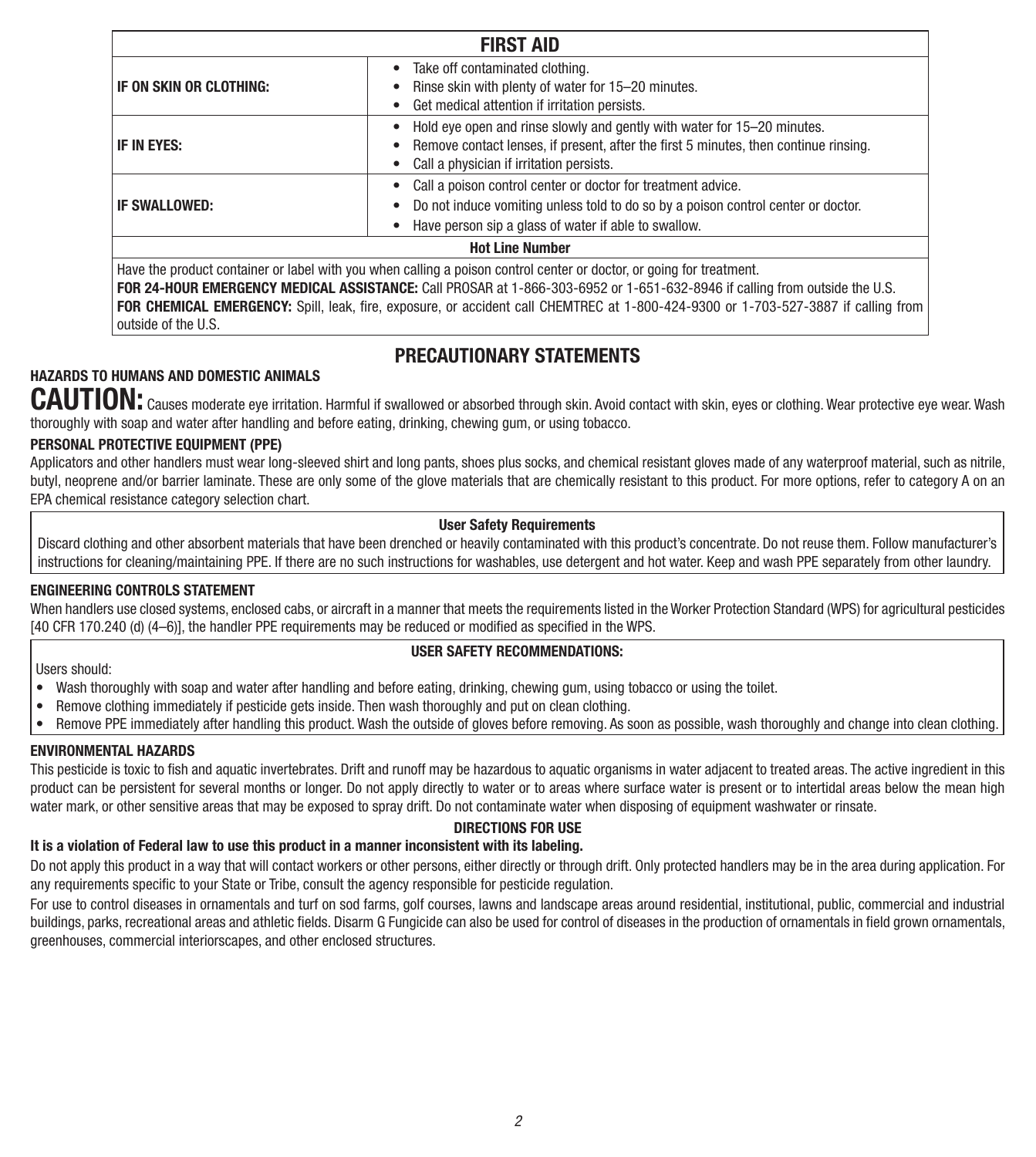#### **AGRICULTURAL USE REQUIREMENTS**

Use this product only in accordance with its labeling and with the Worker Protection Standard, 40 CFR part 170. This Standard contains requirements for the protection of agricultural workers on farms, forests, nurseries, and greenhouses, and handlers of agricultural pesticides. It contains requirements for training, decontamination, notification, and emergency assistance. It also contains specific instructions and exceptions pertaining to the statements on this label about personal protective equipment (PPE), notification to workers, and restricted-entry interval. The requirements in this box only apply to uses of this product that are covered by the Worker Protection Standard. Do not enter or allow worker entry into treated areas during the restricted-entry interval (REI) of 12 hours.

PPE required for early entry to treated areas that is permitted under the Worker Protection Standard and that involves contact with anything that has been treated, such as plants, soil, or water is: long-sleeved shirt and long pants or coveralls, shoes plus socks, and chemical resistant gloves made of any waterproof material, such as nitrile, butyl, neoprene, and / or barrier laminate.

#### **NON-AGRICULTURAL USE REQUIREMENTS**

The requirements in this box apply to uses of this product that are not within the scope of the Worker Protection Standard for agricultural pesticides (40 CFR Part 170). The WPS applies when this product is used to produce agricultural plants on farms, forests, nurseries, or greenhouses.

Keep children and pets out of treated area until dust has settled.

## **STORAGE AND DISPOSAL**

Do not contaminate water, food or feed by storage or disposal.

## **PESTICIDE STORAGE**

Store in original container and keep tightly closed. Store in a cool dry place.

For help with any spill, leak, fire or exposure involving this material, call CHEMTREC day or night at 1-703-527-3887 or 1-800-424-9300.

## **PESTICIDE DISPOSAL**

Wastes resulting from the use of this product may be disposed of on site or at an approved waste disposal facility.

#### **CONTAINER DISPOSAL**

Non-refillable container. Do not reuse or refill this container. Completely empty bag into application equipment. Then dispose of bag in a sanitary landfill or by incineration, or (if allowed by State and local authorities) by burning. If burned, stay out of smoke. Offer for recycling if available.

#### **GENERAL INFORMATION**

**DISARM G Fungicide** is a broad-spectrum xylem systemic fungicide for the control of certain diseases in turf and ornamentals. DISARM G Fungicide works by interfering with respiration in plant-pathogenic fungi, and is a potent inhibitor of spore germination and mycelial growth. The active ingredient, fluoxastrobin, moves rapidly into green tissue via translaminar and xylem movement. Roots of plants take up the active ingredient where it is translocated throughout the xylem of plants to provide internal inhibition of fungal growth and protect the plant from new infections. The broad spectrum of activity of DISARM G Fungicide makes it an excellent choice as the foundation fungicide for turf and ornamental disease management programs. Other labeled fungicides can be used in alternation with DISARM G Fungicide to cover all the major fungal diseases that attack most, if not all, major turfgrass and ornamental species.

## **UNDER CERTAIN CONDITIONS CONDUCIVE TO EXTENDED INFECTION PERIODS, ADDITIONAL FUNGICIDE APPLICATIONS BEYOND THE NUMBER ALLOWED BY THIS LABEL MAY BE NEEDED. UNDER THESE CONDITIONS, USE ANOTHER FUNGICIDE REGISTERED FOR THE DISEASE.**

## **RESISTANCE MANAGEMENT**

The active ingredient in **DISARM G Fungicide** (fluoxastrobin) belongs to the strobilurin class of chemistry which exhibits no known cross-resistance to other chemical classes including sterol inhibitors, dicarboximides, benzimidazoles, anilinopyrimidines, or phenylamides. Fluoxastrobin exhibits cross-resistance to other QoI fungicides, such as: trifloxystrobin, azoxystrobin, and kresoxim-methyl (Group 11 fungicides). Certain fungal pathogens are known to develop resistance to products with the same mode of action when used repeatedly. Because resistance development cannot be predicted, the use of this product should conform to resistance management strategies established for turf. Such strategies may include rotating and/or tank-mixing with products having different modes of action, or limiting the total number of applications per season. Arysta LifeScience encourages responsible resistance management to ensure effective long-term control of the fungal diseases on this label.

Follow specific recommendations that limit the total number of applications on turf and the required alternations with fungicides from other resistance management groups. In situations requiring multiple fungicide applications, develop season-long spray programs for using Group 11 (QoI-containing) fungicides with the following guidelines. Turf pathogens that cause Dollar Spot, Gray Leaf Spot, Anthracnose, and Pythium Blight are known to have the capacity to develop resistant populations with the repeated use of a single fungicide or a single class of fungicide chemistry.

- 1. When using a Group 11 fungicide alone, the number of applications made for control of at risk diseases should be no more than one third of the total number of fungicide applications per season.
- 2. In programs where tank mixes or pre-mixes of a Group 11 fungicide with a fungicide of another Group are utilized, the number of Group 11 fungicide applications made for control of at risk diseases should be no more than one half of the total number of fungicide applications per season.
- 3. In programs where applications of Group 11 fungicides are made with both solo products and mixtures, the number of Group 11 fungicide applications made for control of at risk diseases should be no more than one half of the total number of fungicide applications per season.

#### **APPLICATION GUIDELINES**

Uniform application is necessary to provide good disease control. Calibrate granule application equipment before use.

## **USE DIRECTIONS FOR TURF**

**DISARM G Fungicide** provides control of many important diseases in turf including but not limited to species of Bentgrass, Kentucky Bluegrass, Annual Bluegrass, Fescue,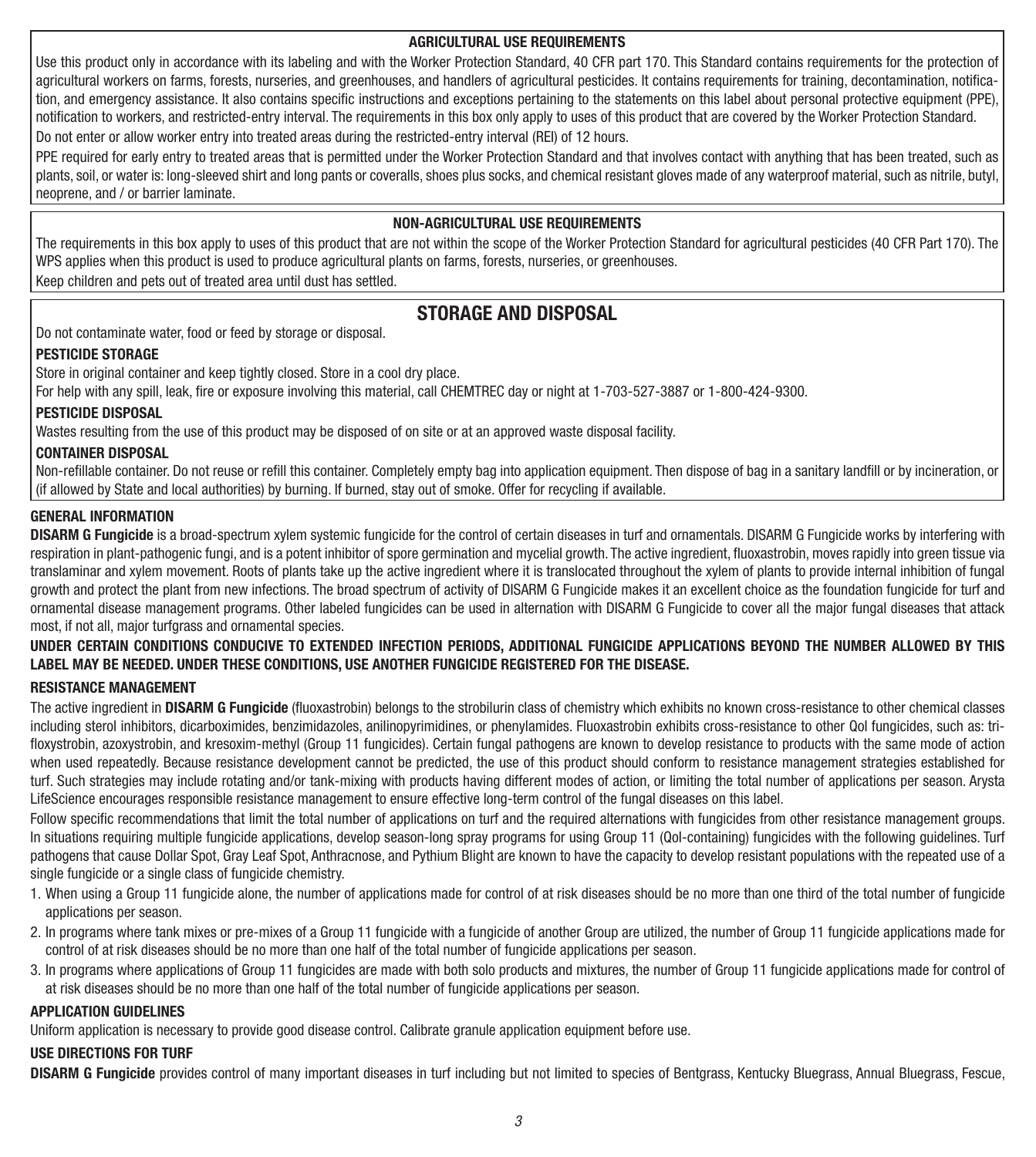Ryegrass, Bermudagrass, St. Augustinegrass and Zoysiagrass. DISARM G Fungicide should be used in conjunction with cultural practices that promote healthy, vigorous turf. These practices include nutrient management, thatch management, water management and judicious use of other pesticides.

## **For use in the establishment of turfgrass from seed or in overseeding of dormant turfgrass:**

**DISARM G Fungicide** may be used for control of certain turfgrass diseases associated with turfgrass establishment from seed. DISARM G Fungicide may also be used during overseeding of dormant turfgrass.

**DISARM G Fungicide** may be safely applied before or after seeding or at seedling germination and emergence to ryegrass, bentgrass, bluegrass, fescue, and other turfgrasses. Optimum application timing for control of seedling diseases is just prior to, during or just after seeding.

**Rate Ranges:** Use the shorter specified application interval and/or the higher specified rate when prolonged favorable disease conditions exist.

#### **DIRECTIONS FOR APPLICATION TO TURF**

| <b>DISARM G Fungicide Use Rates</b>                                              |                     | <b>Retreatment</b>     |                           |                                                                                                                                                                                                                                                                                                                                                 |
|----------------------------------------------------------------------------------|---------------------|------------------------|---------------------------|-------------------------------------------------------------------------------------------------------------------------------------------------------------------------------------------------------------------------------------------------------------------------------------------------------------------------------------------------|
| <b>Disease Control</b>                                                           | <b>Lb Product/A</b> | Lb Product/1,000 sq ft | <b>Interval</b><br>(days) | <b>Remarks</b>                                                                                                                                                                                                                                                                                                                                  |
| Anthracnose*<br>(Foliar Infection Phase)<br>(Colletotrichum graminicola)         | $100 - 200$         | $2.3 - 4.6$            | $14 - 28$                 | Use preventively. Begin applications when conditions are favorable<br>for disease development. Under severe conditions tank-mix with an-<br>other fungicide labeled for control of Anthracnose.                                                                                                                                                 |
| Anthracnose*<br>(Crown Rot Phase)<br>(Colletotrichum graminicola)                | 100-200             | $2.3 - 4.6$            | $14 - 21$                 | Use preventively. Begin applications when conditions are favorable<br>for disease development. Tank-mix with another fungicide labeled for<br>control of Anthracnose.                                                                                                                                                                           |
| <b>Brown Ring/Waitea Patch</b><br>(Waitea circinata)**                           | 100-200             | $2.3 - 46$             | $14 - 28$                 | Apply when conditions are favorable for disease development.                                                                                                                                                                                                                                                                                    |
| <b>Brown Patch</b><br>(Rhizoctonia solani)                                       | $50 - 200$          | $1.2 - 4.6$            | $14 - 28$                 | Apply when conditions are favorable for disease development.                                                                                                                                                                                                                                                                                    |
| <b>Cool Weather Brown Patch</b><br><b>Yellow Patch</b><br>(Rhizoctonia cerealis) | 100-200             | $2.3 - 4.6$            | 28                        | Make one or two applications in fall or when conditions are favorable<br>for disease development.                                                                                                                                                                                                                                               |
| Dollar Spot*<br>(Sclerotinia homoeocarpa)                                        | 100-200             | $2.3 - 4.6$            | $14 - 21$                 | <b>DISARM G Fungicide</b> provides preventive control of light to moder-<br>ate dollar spot pressure when used to control other diseases. Under<br>heavy dollar spot pressure or where dollar spot is the only target use<br>the high rate in combination with or in alternation with other fungi-<br>cides labeled for control of Dollar Spot. |
| <b>Fairy Ring</b><br>(Basidiomycete fungi)                                       | 100-200             | $2.3 - 4.6$            | $21 - 28$                 | Apply where Fairy Rings have been observed in the past or at the first<br>sign of fairy ring development. Irrigate after application to move the<br>fungicide into the root zone. Repeat as necessary.                                                                                                                                          |
| Gray Leaf Spot*<br>(Pyricularia grisea)                                          | 100-200             | $2.3 - 4.6$            | $14 - 28$                 | Begin applications before disease is present. Under heavy disease<br>pressure use in combination with other fungicides labeled for control<br>of Gray Leaf Spot.                                                                                                                                                                                |
| <b>Leaf Spot</b><br>(Bipolaris sorokiniana)                                      | $100 - 200$         | $2.3 - 4.6$            | $14 - 21$                 | Apply when conditions are favorable for disease development.                                                                                                                                                                                                                                                                                    |
| <b>Melting Out</b><br>(Drechslera poae)                                          | $100 - 200$         | $2.3 - 4.6$            | $14 - 21$                 | Apply when conditions are favorable for disease development.                                                                                                                                                                                                                                                                                    |
| <b>Microdochium (Fusarium)</b><br><b>Patch</b><br>(Microdochium nivale)          | $100 - 200$         | $2.3 - 4.6$            | $14 - 28$                 | Use preventively. Begin applications when conditions are favorable<br>for disease infection, prior to disease symptom development.                                                                                                                                                                                                              |
| <b>Necrotic Ring Spot</b><br>(Leptospheria korrae)                               | 150-200             | $3.5 - 4.6$            | $14 - 28$                 | Apply when conditions are favorable for disease development.                                                                                                                                                                                                                                                                                    |
| <b>Pink Patch</b><br>(Limonomyces roseipellis)                                   | $100 - 200$         | $2.3 - 4.6$            | $14 - 28$                 | Apply when conditions are favorable for disease development.                                                                                                                                                                                                                                                                                    |
| <b>Powdery Mildew</b><br>(Erysiphe graminis)                                     | $100 - 200$         | $2.3 - 4.6$            | $14 - 28$                 | Apply at first sign of infection. Repeat as necessary.                                                                                                                                                                                                                                                                                          |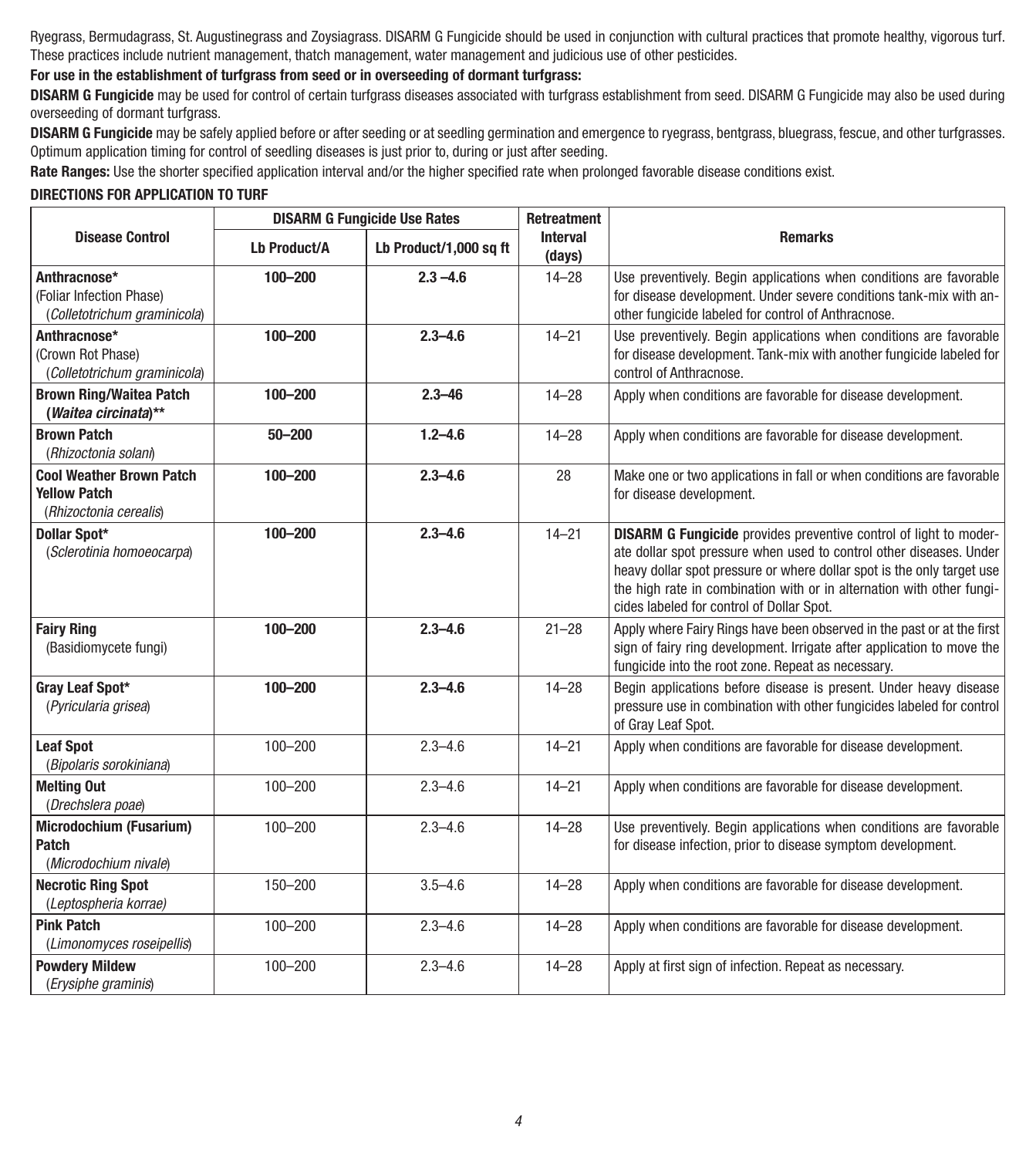|                                                                                                                                             |              | <b>DISARM G Fungicide Use Rates</b> |                           | Retreatment                                                                                                                                                                                                                                                                                                                                                                                                                     |
|---------------------------------------------------------------------------------------------------------------------------------------------|--------------|-------------------------------------|---------------------------|---------------------------------------------------------------------------------------------------------------------------------------------------------------------------------------------------------------------------------------------------------------------------------------------------------------------------------------------------------------------------------------------------------------------------------|
| <b>Disease Control</b>                                                                                                                      | Lb Product/A | Lb Product/1,000 sq ft              | <b>Interval</b><br>(days) | <b>Remarks</b>                                                                                                                                                                                                                                                                                                                                                                                                                  |
| Pythium Blight *<br>(Pythium aphanidermatum)                                                                                                | $100 - 200$  | $2.3 - 4.6$                         | $7 - 14$                  | Use preventively. Begin applications when conditions are favorable<br>for disease infection, prior to disease symptom development. During<br>periods of prolonged favorable conditions, treat on the 14-day ap-<br>plication interval. When conditions are favorable for heavy Pythium<br>Blight pressure use DISARM G Fungicide in combination or alterna-<br>tion with another product registered for Pythium Blight control. |
| <b>Pythium Root Rot</b><br>(Pythium spp.)                                                                                                   | $100 - 200$  | $2.3 - 4.6$                         | $7 - 10$                  | Apply when conditions are favorable for disease development.                                                                                                                                                                                                                                                                                                                                                                    |
| <b>Pythium Damping Off</b><br>(Pythium spp.)                                                                                                | $100 - 200$  | $2.3 - 4.6$                         | $7 - 10$                  | Apply uniformly to the seed bed before, during or just after seeding.<br>Lightly irrigate after application. Repeat application if conditions re-<br>main favorable for disease.                                                                                                                                                                                                                                                |
| <b>Pythium Root Dysfunction</b><br>(Pythium volutum)                                                                                        | 150-200      | $3.6 - 4.6$                         | $14 - 28$                 | Apply when conditions are favorable for disease development (when<br>mean daily soil temperatures are between 50°F and 75°F).                                                                                                                                                                                                                                                                                                   |
| <b>Red Thread</b><br>(Laetisaria fuciformis)                                                                                                | $100 - 200$  | $2.3 - 4.6$                         | $14 - 28$                 | Apply when conditions are favorable for disease development.                                                                                                                                                                                                                                                                                                                                                                    |
| <b>Rust</b><br>(Puccinia spp.)                                                                                                              | $100 - 200$  | $2.3 - 4.6$                         | $14 - 28$                 | Apply at the first sign of infection or when conditions are favorable for<br>disease development. Repeat as necessary.                                                                                                                                                                                                                                                                                                          |
| <b>Snow Mold, Pink</b><br>(Microdochium nivale)                                                                                             | $100 - 200$  | $2.3 - 4.6$                         | 28                        | Apply 1 to 2 applications prior to permanent snow cover.                                                                                                                                                                                                                                                                                                                                                                        |
| <b>Snow Mold, Typhula Blight</b><br>(Typhula incarnata)                                                                                     | 100-200      | $2.3 - 4.6$                         | 28                        |                                                                                                                                                                                                                                                                                                                                                                                                                                 |
| <b>Southern Blight</b><br>(Sclerotium rolfsii)                                                                                              | $100 - 200$  | $2.3 - 4.6$                         | $14 - 28$                 | Apply when conditions are favorable for disease development.                                                                                                                                                                                                                                                                                                                                                                    |
| <b>Spring Dead Spot</b><br>(Leptosphaeria korrae)<br>or (Gaeumannomyces<br>graminis var. graminis) or<br>(Ophiosphaerella herpot-<br>richa) | $100 - 200$  | $2.3 - 4.6$                         | $14 - 28$                 | Apply 1 or 2 applications approximately one month prior to Bermu-<br>dagrass dormancy. Apply $\frac{1}{4}$ " to $\frac{1}{2}$ " of irrigation after application.                                                                                                                                                                                                                                                                |
| <b>Summer Patch</b><br>(Magnaporthe poae)                                                                                                   | $100 - 200$  | $2.3 - 4.6$                         | $14 - 28$                 | Start applications in the spring when soil temperatures at 2" depth<br>reach 60-65° F or as prescribed by local turf specialists.                                                                                                                                                                                                                                                                                               |
| <b>Take-All Patch</b><br>(Gaeumannomyces graminis<br>var. avenae)                                                                           | $100 - 200$  | $2.3 - 4.6$                         | 28                        | Begin applications before disease is present and continue applica-<br>tions while conditions are favorable for disease development. Make<br>two applications in the spring and two applications in the fall.                                                                                                                                                                                                                    |
| <b>Zoysia Patch</b><br>Large Patch of Zoysia<br>(Rhizoctonia solani and/or<br>Gaeumannomyces spp.)                                          | $100 - 200$  | $2.3 - 4.6$                         | $14 - 28$                 | Make 1-2 applications in the fall before dormancy. Consult with local<br>turfgrass experts for optimum timing in your area.                                                                                                                                                                                                                                                                                                     |

\* See **RESISTANCE MANAGEMENT** section when using **DISARM G Fungicide** for control of these diseases.

\*\* Not for use in California.

#### R**estrictions and Other Information**

- • Do not apply more than 880 lb (2.2 lb ai) of **DISARM G Fungicide** per acre per year, or no more than 5.7 lb/1,000 sq ft per application.
- • There is a maximum number of 4 applications per season. Refer to the Directions for Use for the minimum retreatment interval for each disease.
- • Under conditions of high disease pressure, use the higher rates, the shortest application interval or both.
- • For soil-borne diseases, use sufficient water to move the active ingredient into the crown and upper root zone.

#### **DIRECTIONS FOR APPLICATION TO ORNAMENTALS\*\***

\*\* Not for use in California.

**DISARM G Fungicide** is recommended for control of certain pathogens causing foliar, root and stem diseases of ornamentals. Applications can be made to plants growing in containers, benches, flats, plugs and beds in greenhouses, shadehouses, outdoor nurseries, field plantings, retail nurseries, interiorscapes, residential, public and commercial landscape areas.

**DISARM G Fungicide** may be applied to control foliar, soilborne, seedling, and crown diseases of production ornamentals (greenhouse, shadehouse, container grown and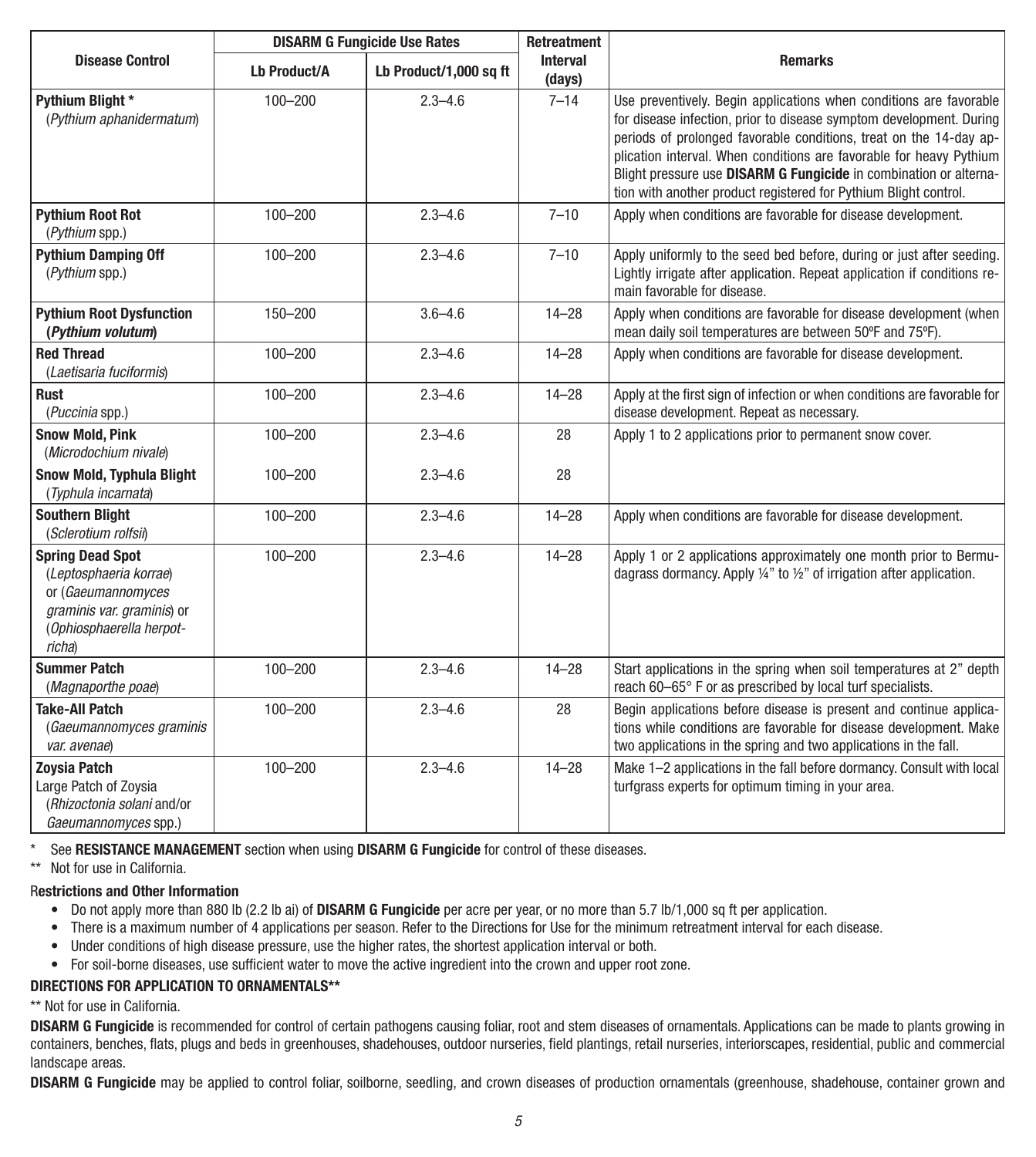field grown) when applied to the surface of the growing media or when incorporated into the growing mix before planting. Make applications prior to infection as healthy roots are necessary to optimize product uptake, systemic translocation and disease protection. Surface applications of Disarm G Fungicide are not recommended where crops are watered through subsurface or flood irrigation systems.

**For surface applications apply DISARM G Fungicide at 150–200 lb/Acre (3.5–4.6 lb/1,000 sq ft, 0.35–0.46 oz/100 sq ft). Under light to moderate disease pressure, use the lower rate (3.5 lb/1,000 sq ft). Use the higher rate (4.6 lb/1,000 sq ft) where disease pressure is heavy. Additional applications may be made at 28 day intervals as needed.** 

#### **Restriction: Do not apply more than 2.2 lb active ingredient per acre per year.**

Water in after application with enough water to completely wet the growing media.

**DISARM G Fungicide** may be incorporated into the growing mix before planting. Incorporate 18 oz **Disarm G Fungicide** (0.0028 lb ai) per cubic yard uniformly throughout the potting mix. If this treated potting mix is used a topdressing or soil amendment, do not use more than 1 cu ft of treated potting mix per 55.68 sq ft of soil surface. The following diseases will be controlled by surface or potting mix applications of Disarm G Fungicide.

#### **Foliar Diseases**

**Disarm G Fungicide** will control certain foliar diseases of ornamentals when applications are made in advance of infection periods. The application must be made sufficiently in advance of foliar infection periods to allow the active ingredient to be translocated throughout the plants. Depending upon the plant species, the stage of growth and the environmental conditions, it may take 1–3 weeks for the fungicide to protect plants from foliar disease infection. The length of control will vary with the plant species and the pathogen.

Restriction: do not apply more than 2.2 lb of fluoxastrobin per acre per year.

| Foliar Diseases (Pathogens) Controlled by Disarm G Fungicide                            |
|-----------------------------------------------------------------------------------------|
| <b>LEAF BLIGHTS / SPOTS</b>                                                             |
| Ascochyta spp.*                                                                         |
| Alternaria Leaf Spot (Alternaria spp.)*                                                 |
| Anthracnose (Colletrichum spp., Elsinoe spp.)*                                          |
| Cercospora Leaf Spot (Cercospora spp.)*                                                 |
| Downy Mildew (Peronospora spp., Pseudoperonospora spp., Plasmophora spp., Bremia spp.)* |
| Corynespora spp.*                                                                       |
| Diplocarpon spp.*                                                                       |
| Sclerotinia spp.*                                                                       |
| Venturia spp.*                                                                          |
| Myrothecium Leaf Spot (Myrothecium spp.)*                                               |
| Septoria Leaf Spot (Septoria spp.)*                                                     |
| <b>POWDERY MILDEWS</b>                                                                  |
| Erysiphe spp.*                                                                          |
| Microsphaera azalea*                                                                    |
| Sphaerotheca pamnosa*                                                                   |
| Podospaera spp.*,                                                                       |
| Uncinula spp.*                                                                          |
| <b>RUSTS</b>                                                                            |
| Needle Rust (Melampsora spp.)*                                                          |
| Phragmidium spp.*                                                                       |
| Puccinia spp.*                                                                          |
| Uromyces spp.*                                                                          |
| <b>FLOWER BLIGHTS</b>                                                                   |
| Anthracnose (Collectotrichum spp., Elsinoe spp.)*                                       |
| Botrytis blight (Botrytis spp.)*                                                        |
| <b>Soil Borne Diseases</b>                                                              |
|                                                                                         |
| SHOOT/STEM DISEASES (Crown Spray)                                                       |
| Aerial/Shoot Blight (Phytophthora spp.)*                                                |
| <b>SOILBORNE DISEASES</b>                                                               |
| Rhizoctonia solani*                                                                     |
| Sclerotium rolfsir*                                                                     |
| Fusarium spp.*                                                                          |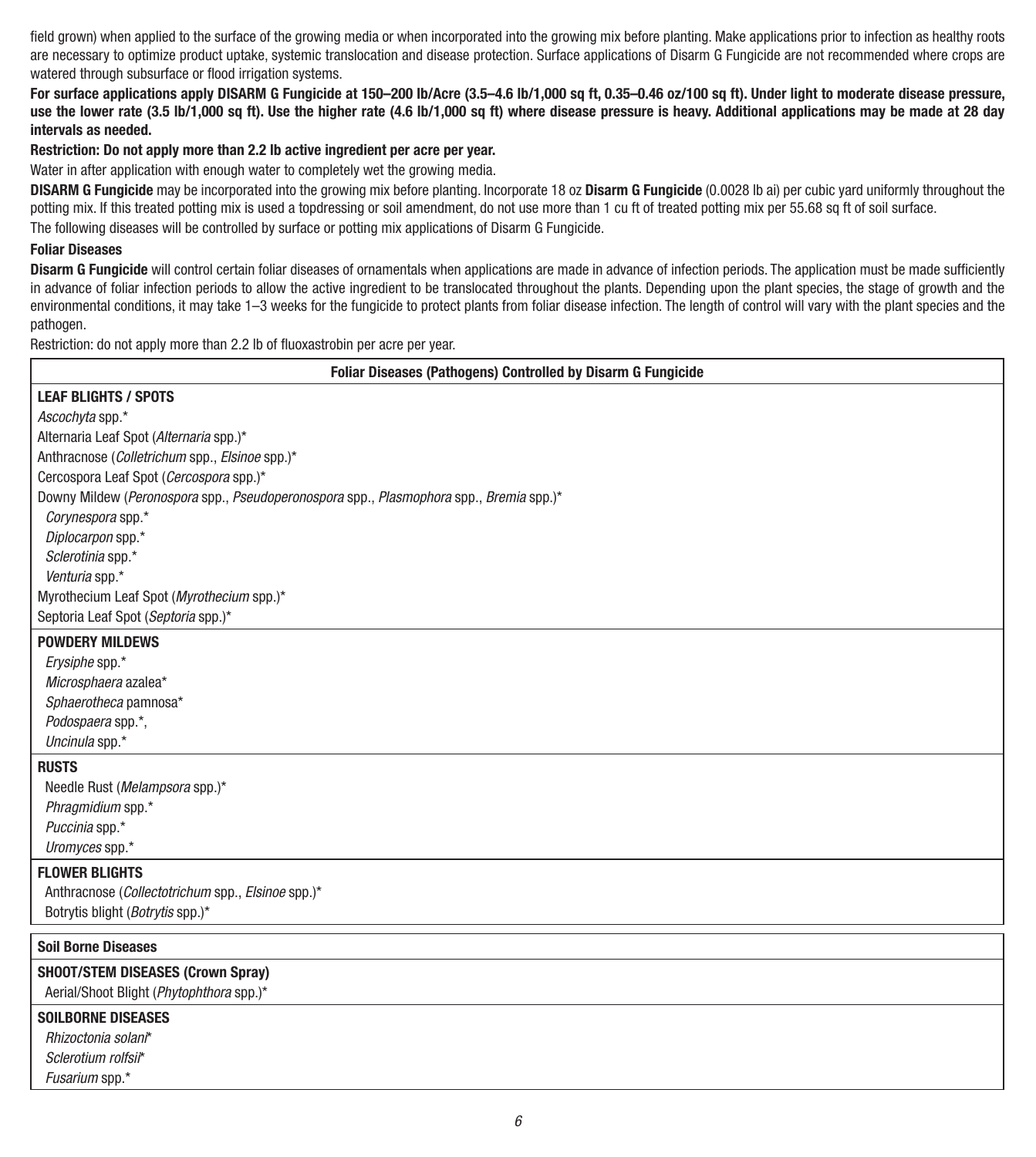#### **\*Not for use in California**

**PLANT SAFETY:** DISARM G Fungicide has been shown to be safe when applied to the ornamental plants listed in the table below. However, due to the large number of genera, species and varieties of ornamental and nursery plants, it is impossible to test every variety or cultivar for tolerance to DISARM G Fungicide. Neither the manufacturer nor the seller has determined whether or not DISARM G Fungicide can be used safely on genera, species, or varieties of ornamental and nursery plants not specified on this label. The professional user should conduct small scale testing to insure plant safety prior to broad scale commercial use on plant genera and species not listed in this label.

#### **NOTE: DO NOT USE DISARM G FUNGICIDE ON LEATHERLEAF FERN OR OTHER FERNS GROWN UNDER NATURAL OR ARTIFICIAL SHADE.**

| Plants that have been shown to be tolerant to DISARM G FUNGICIDE |                       |  |
|------------------------------------------------------------------|-----------------------|--|
| African Violet                                                   | Impatiens, Walleriana |  |
| Ageratum                                                         | Lantana               |  |
| Angelonia                                                        | Lobelia               |  |
| Argyranthemum                                                    | Lupine                |  |
| Bacopa                                                           | Monarda               |  |
| Begonia                                                          | Nemesia               |  |
| Calibrachoa                                                      | Osteospermum          |  |
| Chrysanthemum                                                    | Pentas                |  |
| Coleus                                                           | Petunia               |  |
| Dahlia                                                           | Poinsettia            |  |
| Dianthus                                                         | Rose                  |  |
| Diascia                                                          | Scaevola              |  |
| Dogwood                                                          | Snapdragon            |  |
| Geranium                                                         | Torenia               |  |
| Gerbera Daisy                                                    | Verbena               |  |
| Hollyhock                                                        | Zinnia                |  |
| Impatiens, New Guinea                                            |                       |  |

| <b>Spreader</b>        | <b>GRANULAR SPREADER SETTINGS</b> |                  |                  |
|------------------------|-----------------------------------|------------------|------------------|
|                        | 2 lb/1,000 sq ft                  | 3 lb/1,000 sq ft | 4 lb/1,000 sq ft |
| <b>Cyclone</b>         |                                   |                  | $4\frac{1}{4}$   |
| Lely                   | 3 <sub>II</sub>                   | 4 II             | 5 <sub>II</sub>  |
| <b>Lesco</b>           | 10                                | 15               | 16               |
| <b>Scotts R8A/SR-1</b> |                                   |                  |                  |
| <b>Spyker</b>          |                                   | $3\frac{1}{2}$   | $4\frac{1}{4}$   |
| <b>Vicon</b>           | 20                                | 22               | 23               |

**Note: Spreader settings are approximate starting points for calibrating equipment.**

#### **Warranty and Disclaimer Statement**

The directions for use of this product are believed to be adequate and must be followed carefully. However, it is impossible to eliminate all risks associated with the use of this product. Such risks may arise from weather conditions, soil factors, off-target movement, unconventional farming techniques, the presence of other materials, the manner of use or application, or other unknown factors, all of which are beyond the control of Arysta LifeScience North America, LLC ("Arysta"), and can cause crop injury, injury to non-target crops or plants, ineffectiveness of the product, or other unintended consequences. To the extent consistent with applicable law, all such risks shall be assumed by the user or buyer.

Arysta warrants that this product conforms to the chemical description on the label and is reasonably fit for the purposes stated in the Directions for Use, subject to the inherent risks described above, when used in accordance with the Directions for Use under normal conditions. This warranty does not extend to the use of this product contrary to label instructions or under conditions not reasonably foreseeable to Arysta, and is subject to the inherent risks described above.

TO THE EXTENT CONSISTENT WITH APPLICABLE LAW, ARYSTA DISCLAIMS ALL OTHER WARRANTIES, EXPRESS OR IMPLIED, INCLUDING ANY WARRANTY OF MERCHANT-ABILITY OR FITNESS FOR A PARTICULAR PURPOSE. TO THE EXTENT CONSISTENT WITH APPLICABLE LAW, ARYSTA, MANUFACTURER, AND SELLER DISCLAIM AND SHALL NOT BE LIABLE FOR ANY SPECIAL, INCIDENTAL, INDIRECT, OR CONSEQUENTIAL DAMAGES RESULTING FROM THE USE, HANDLING, APPLICATION, STORAGE, OR DISPOSAL OF THIS PRODUCT OR FOR DAMAGES IN THE NATURE OF PENALTIES, AND THE USER AND BUYER WAIVE ANY RIGHT THAT THEY MAY HAVE TO SUCH DAMAGES. NO AGENT, REPRESENTATIVE OR EMPLOYEE OF ARYSTA IS AUTHORIZED TO MAKE ANY WARRANTY, GUARANTEE OR REPRESENTATION BEYOND THOSE CONTAINED HEREIN OR TO MODIFY THE WARRANTIES CONTAINED HEREIN.

TO THE EXTENT CONSISTENT WITH APPLICABLE LAW, THE EXCLUSIVE REMEDY OF THE USER OR BUYER, AND THE TOTAL LIABILITY OF ARYSTA, MANUFACTURER, AND SELLER, SHALL BE LIMITED TO THE PURCHASE PRICE PAID, OR AT ARYSTA'S ELECTION, THE REPLACEMENT OF THE PRODUCT.